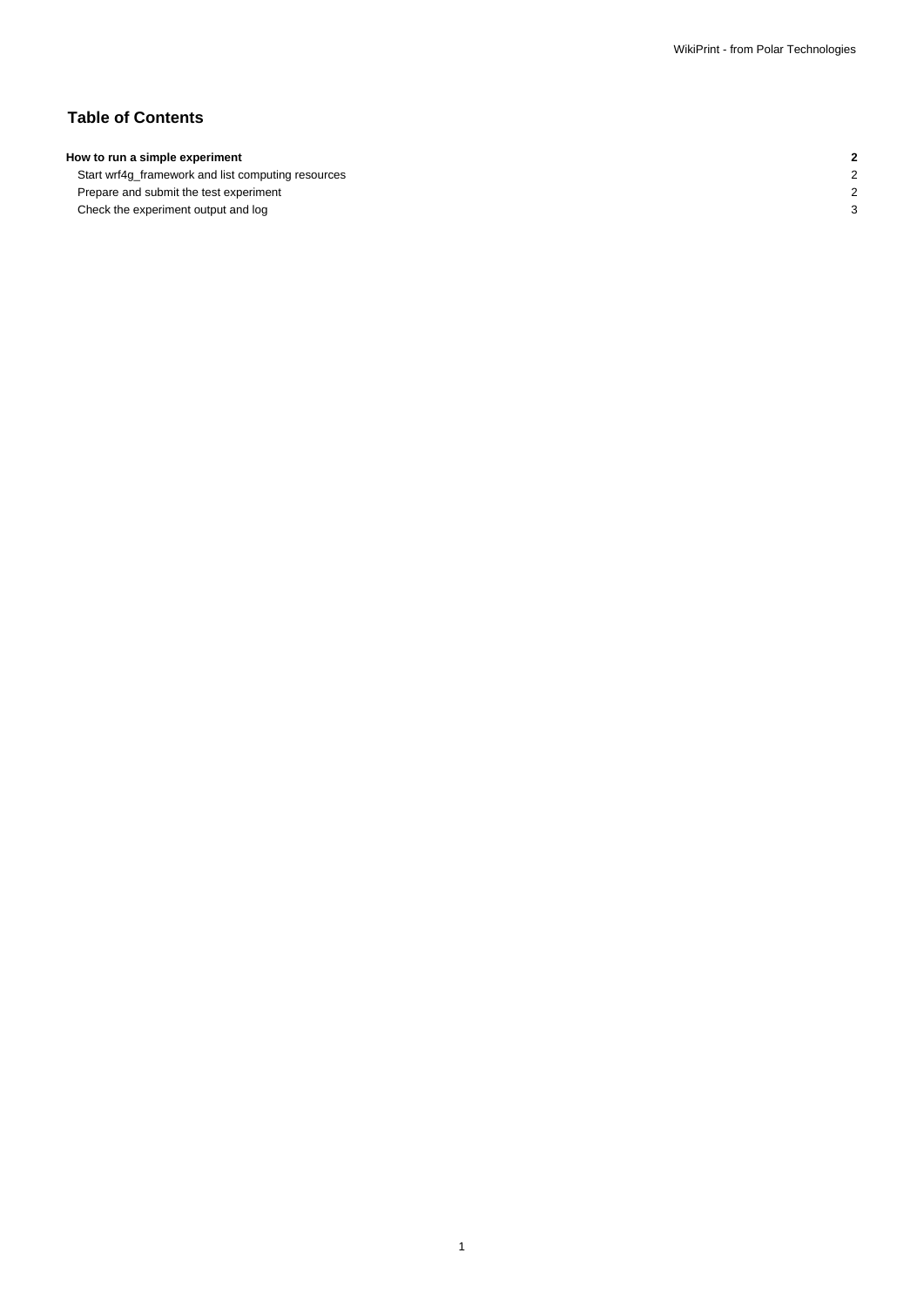### **How to run a simple experiment**

Before you start this tutorial make sure that WRF4G is correctly installed on your machine. To do so follow the [Installation instructions](https://meteo.unican.es/trac/wiki/WRF4GInstall)

#### **Start wrf4g\_framework and list computing resources**

Firstly, check if [WRF4G framework](https://meteo.unican.es/trac/wiki/WRF4GFrameworkConfiguration) is running:

```
[user@localhost ~]$ wrf4g_framework status
DRM4G (GridWay) is NOT running
WRF4G_DB (MySQL) NOT running
```
if WRF4G framework is not running, you should execute:

```
[user@localhost ~]$ wrf4g_framework start
Starting DRM4G (GridWay) .... OK
Starting WRF4G_DB (MySQL) ... OK
```
By doing this, you will start the services that manage the CR and keep track of the experiments.

Note that if you do not start wrf4g\_framework, you won not be able to work with WRF4G.

By default, WRF4G framework is configured to use the computer where WRF4G has been installed. In order to list the CR available, run the [wrf4g\\_resources](https://meteo.unican.es/trac/wiki/WRF4GCommandLineTools#wrf4g_resources) command:

```
[user@localhost ~]$ wrf4g_resources
HID PRIO OS ARCH NODES(U/F/T) LRMS HOSTNAME
0 1 GNU/Linux2.6.32 x86_64 0/1/1 FORK mycomputer
```
If you want to modify your CRs see [Computing Resources](https://meteo.unican.es/trac/wiki/WRF4Gframework4g_conf#ComputingResources) section, which is located in \$HOME/WRF4G/etc/framework4g.conf file.

#### **Prepare and submit the test experiment**

Go to the directory where the experiment configuration files are located:

```
[user@localhost ~]$ cd $HOME/WRF4G/experiments/single_test
```
Edit [experiment.wrf4g](https://meteo.unican.es/trac/wiki/WRF4Gexperiment_wrf4g) and check its configuration. If you want to know more information about this experiment, you should see [resources.wrf4g](https://meteo.unican.es/trac/wiki/WRF4Gresources_wrf4g) as well.

Run [wrf4g\\_prepare](https://meteo.unican.es/trac/wiki/WRF4GCommandLineTools#wrf4g_prepare) to prepare the experiment:

```
[user@localhost ~]$ wrf4g_prepare
Preparing namelist...
WRFV3/run/namelist.input
WRF Check Warning: CAM radiation selected but paerlev/levsiz/cam_abs_dim1/cam_abs_dim2 was not set. Fixing...
WRF Check Warning: radt is shorter than dx (0.500000)
---> Single params run
---> Continuous run
       ---> cycle_chunks: test 2011-08-28_12:00:00 2011-08-30_00:00:00
               ---> chunks 1: test 2011-08-28_12:00:00 2011-08-29_00:00:00
               ---> chunks 2: test 2011-08-29_00:00:00 2011-08-29_12:00:00
               ---> chunks 3: test 2011-08-29_12:00:00 2011-08-30_00:00:00
```
Check the experiment status with [wrf4g\\_status.](https://meteo.unican.es/trac/wiki/WRF4GCommandLineTools#wrf4g_status) You will see that the experiment is in P (Prepared) status.

```
[user@localhost ~]$ wrf4g_status
Experiment P W R D F
```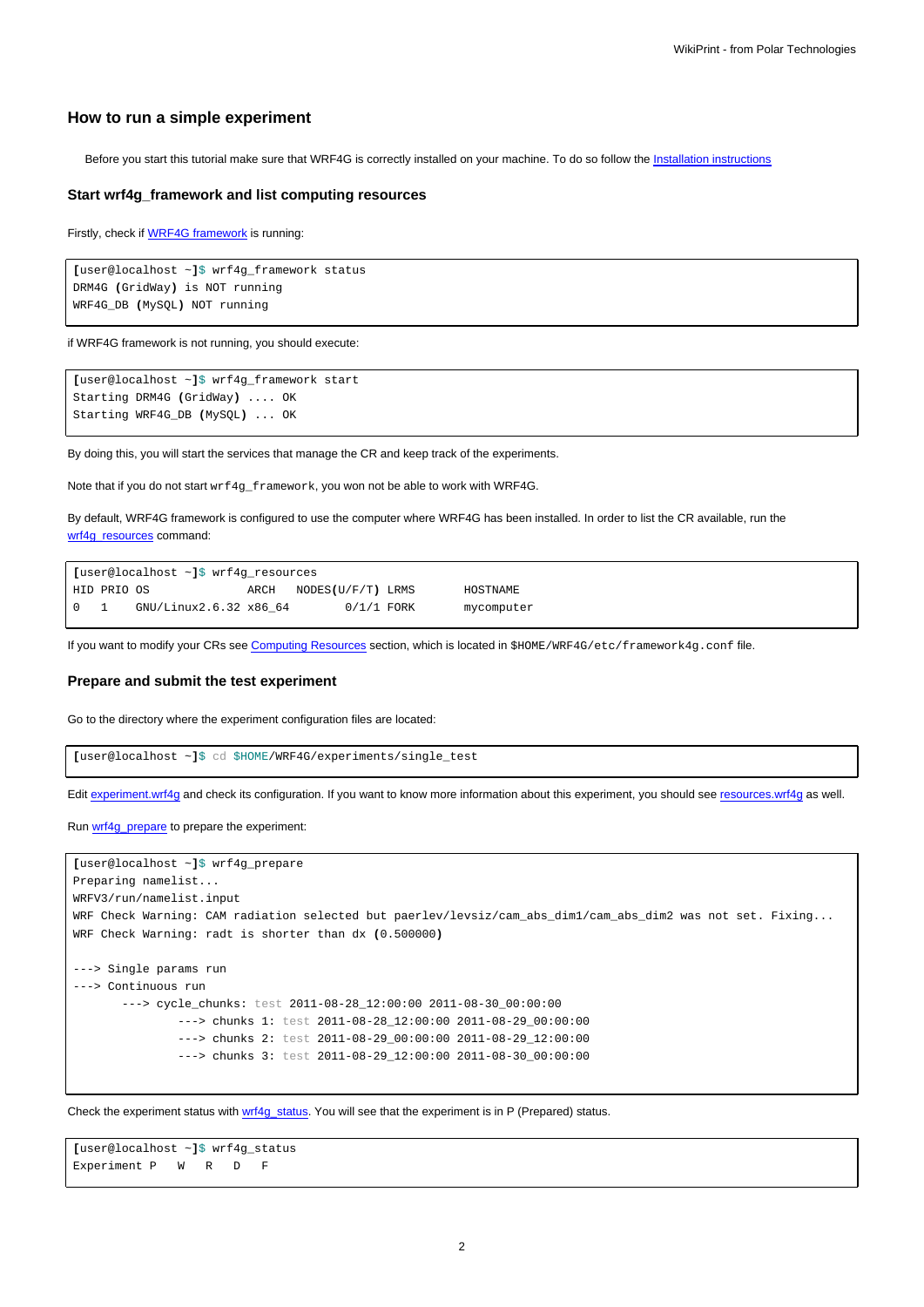| test                                           |  |  |                          | 1 0 0 0 0 |     |                      |    |          |          |
|------------------------------------------------|--|--|--------------------------|-----------|-----|----------------------|----|----------|----------|
| [user@localhost $\sim$ ]\$ wrf4g_status --long |  |  |                          |           |     |                      |    |          |          |
| Realization                                    |  |  | GW                       |           |     | Stat Chunks Comp.Res | WN | Run.Sta  | 昙<br>ext |
| test                                           |  |  | $\overline{\phantom{0}}$ | P         | 0/3 | -                    |    | Prepared | $-0.00$  |

Submit the experiment with [wrf4g\\_submit](https://meteo.unican.es/trac/wiki/WRF4GCommandLineTools#wrf4g_submit) and check the status for a minute. You will see how the status of the experiment change into: submitted, downloading input data, ungrib, metgrid, real and wrf.

```
[user@localhost ~]$ wrf4g_submit
Submitting realization: "test"
     Submitting Chunk 1: 2011-08-28_12:00:00 2011-08-29_00:00:00
     Submitting Chunk 2: 2011-08-29_00:00:00 2011-08-29_12:00:00
     Submitting Chunk 3: 2011-08-29_12:00:00 2011-08-30_00:00:00
[user@localhost ~]$ wrf4g_status
Experiment P W R D F
test 0 1 0 0 0
[user@localhost ~]$ wrf4g_status --long
Realization GW Stat Chunks Comp.Res WN Run.Sta ext %
test 0 W 1/3 - - Submitted - 0.00
[user@localhost ~]$ wrf4g_status --long
Realization GW Stat Chunks Comp.Res WN Run.Sta ext %
test 0 \tW 1/3 - localhost ungrib - 0.00
[user@localhost ~]$ wrf4g_status --long
Realization GW Stat Chunks Comp.Res WN Run.Sta ext %
test 0 W 1/3 - localhost metgrid - 0.00
[user@localhost ~]$ wrf4g_status --long
Realization GW Stat Chunks Comp.Res WN Run.Sta ext %
test 0 R 1/3 mycomputer localhost real - 0.00
[user@localhost ~]$ wrf4g_status --long
Realization GW Stat Chunks Comp.Res WN Run.Sta ext %
test 0 R 1/3 mycomputer localhost WRF - 0.00
[user@localhost ~]$ wrf4g_status --long
Realization GW Stat Chunks Comp.Res WN Run.Sta ext %
test 0 R 2/3 mycomputer localhost Submitted - 33.33
[user@localhost ~]$ wrf4g_status --long
Realization GW Stat Chunks Comp.Res WN Run.Sta ext \frac{1}{8}<br>test 0 R 3/3 mycomputer localhost Finished 0 100.00
test 0 R 3/3 mycomputer localhost Finished
```
The experiment has to finish with **ext** option **0** which means it has finalized correctly. If **ext** has a different code, you can look up more information about it either in [WRF4G errors](https://meteo.unican.es/trac/wiki/WRF4GErrors) or in \$HOME/WRF4G/lib/bash/wrf4g\_exit\_codes.sh file

#### **Check the experiment output and log**

The location where output and log files are stored is defined with the WRF4G\_BASEPATH variable in [resources.wrf4g.](https://meteo.unican.es/trac/wiki/WRF4Gresources_wrf4g) Check \$HOME/WRF4G/etc/resources.wrf4g to find where \$WRF4G\_BASEPATH is pointing. You will see that it is pointing to \$HOME/WRF4G/repository/output. Go to \$HOME/WRF4G/repository/output/test/test and see the directory structure and the output files.

**[**user@mycomputer~**]**\$ ls -lh \$HOME/WRF4G/repository/output/test/test/output total 420K